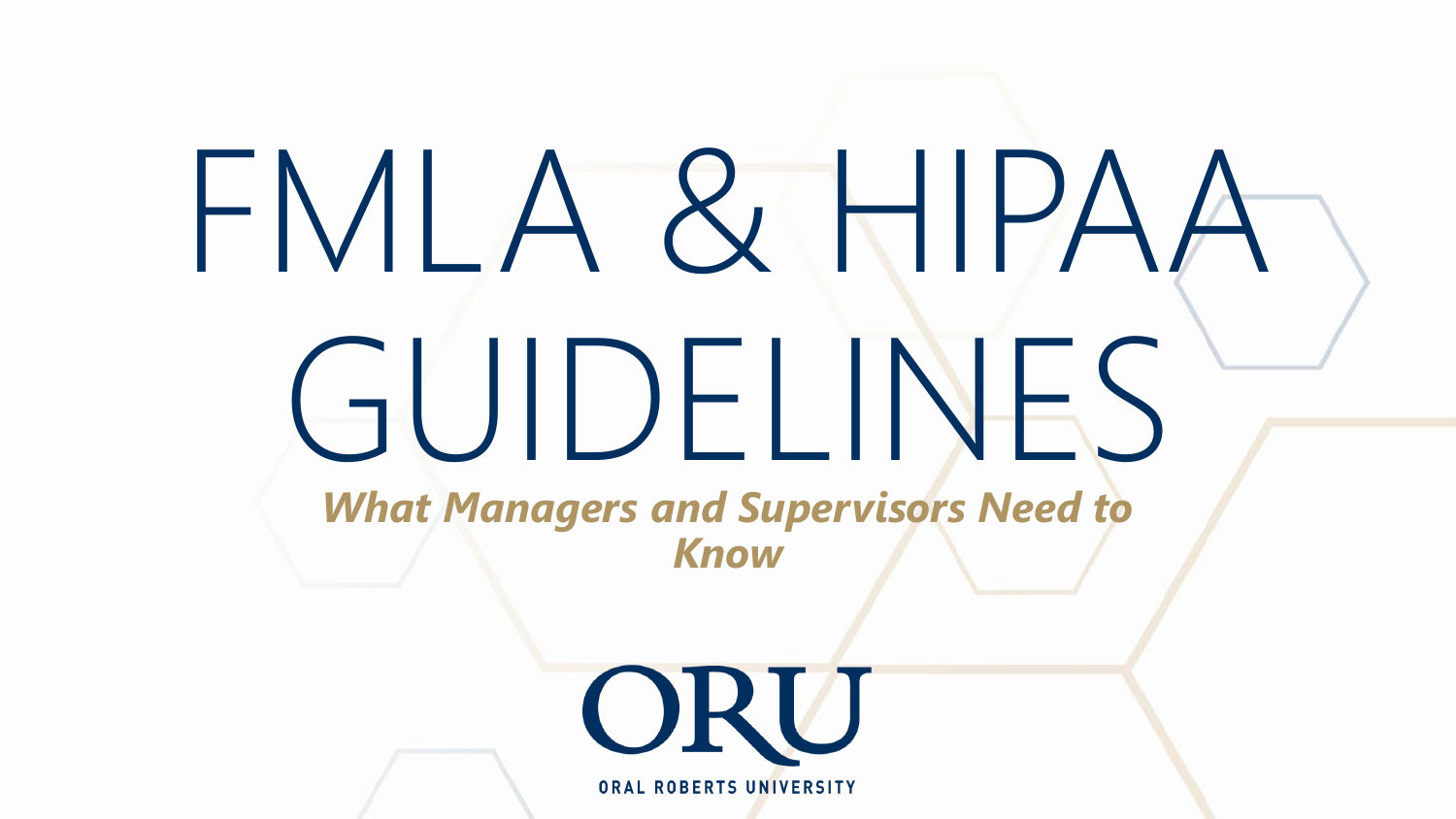# WHAT IS FMLA?

Family and Medical Leave Act of 1993 (FMLA)

The Family and Medical Leave Act of 1993 is a United States labor law requiring covered employers to provide employees with jobprotected and unpaid leave for qualified medical and family reasons.

**Promotes the stability and economic security of families**

 $\bullet$ \$ $\bullet$ 

**Balances employees' workplace and family needs while accommodating legitimate interests of employers**

**Minimizes discrimination while promoting equal employment opportunities for men & women**

**Allows employees to take reasonable leave for important health and medical reasons**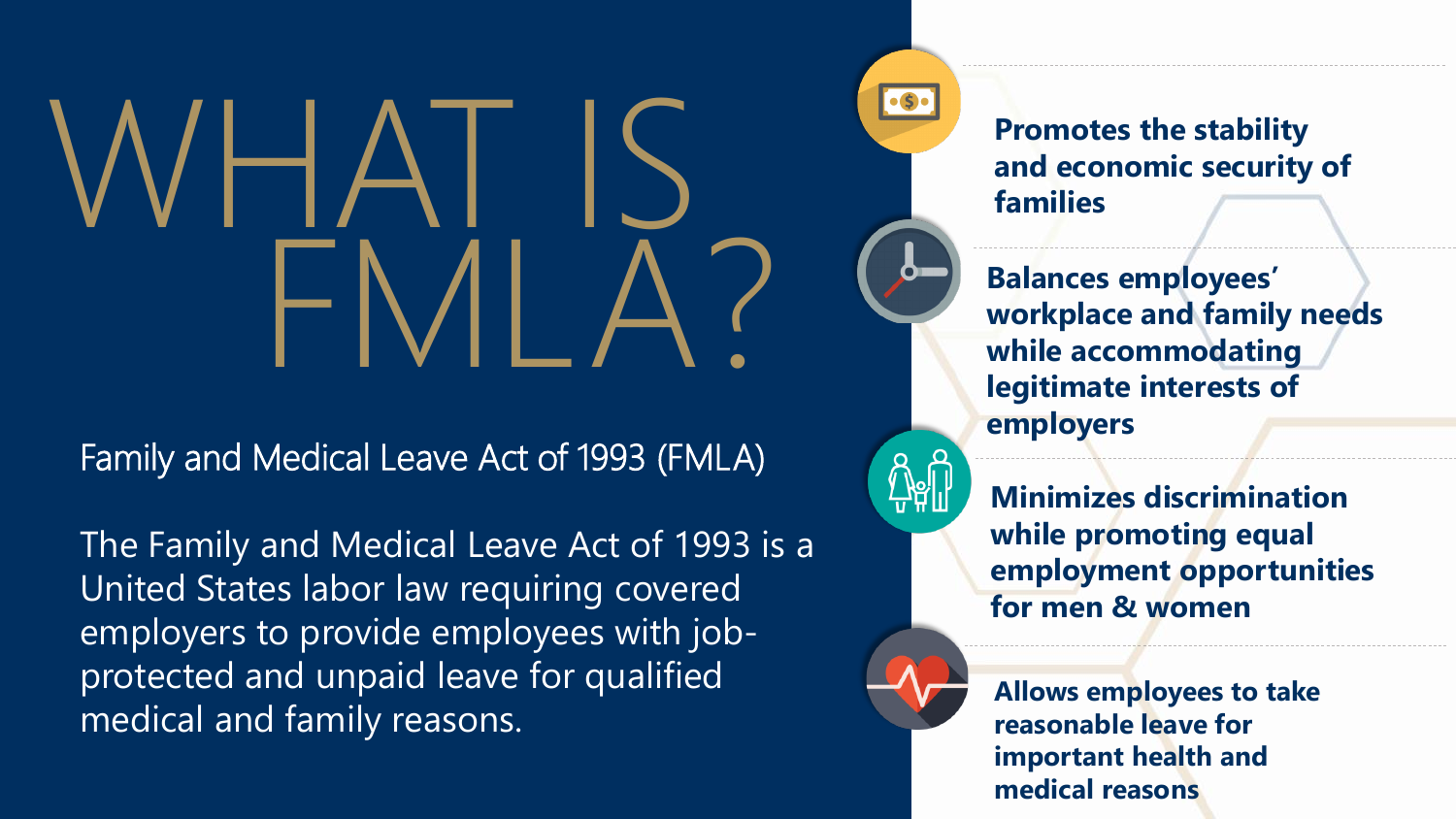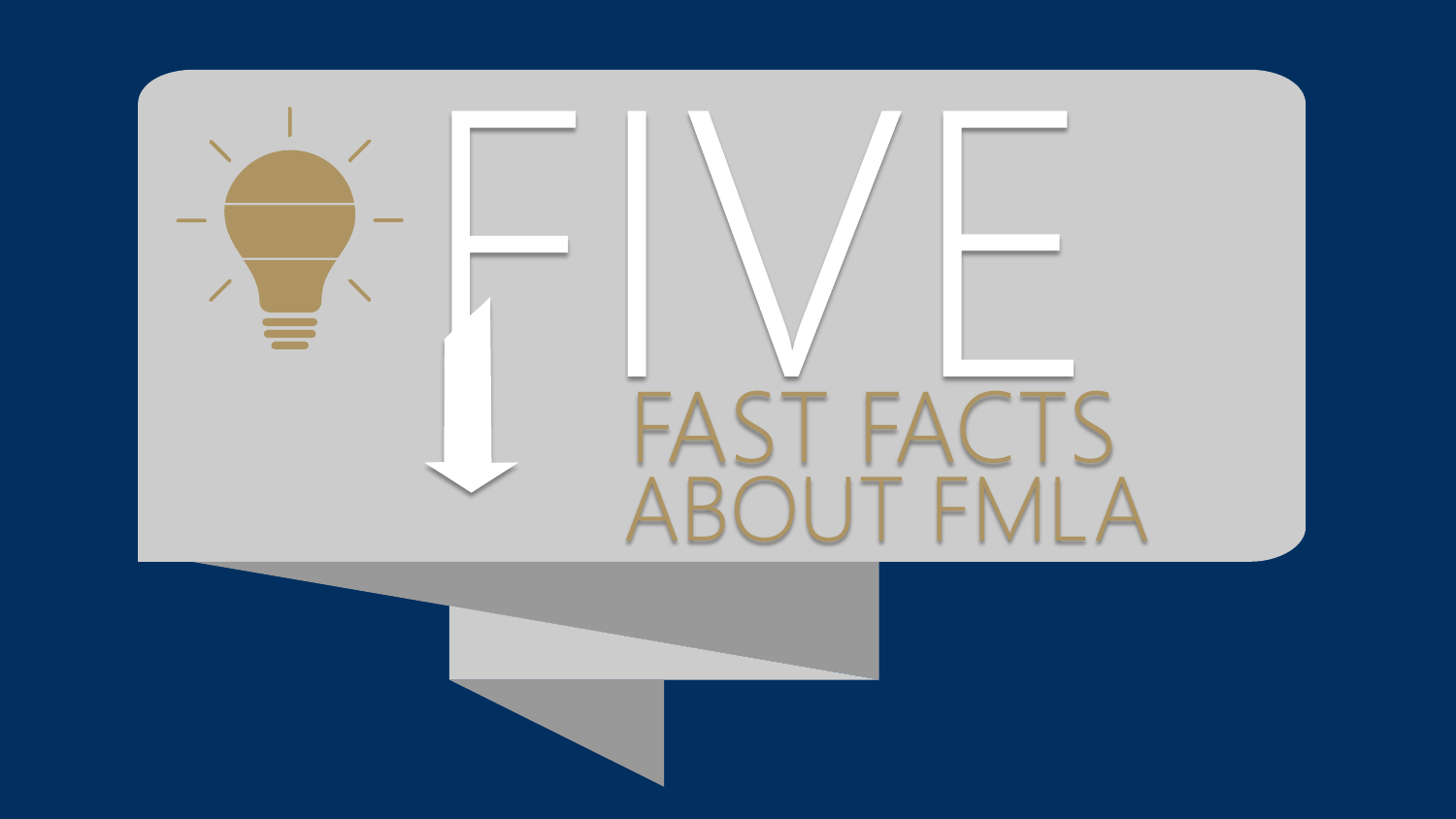## FMLA APPLIES TO CERTAIN EMPLOYERS

Private-sector employers with 50 or more employees for 20 or more weeks in a year

1

Public agencies including state and local government employees

Private and public education agencies (schools)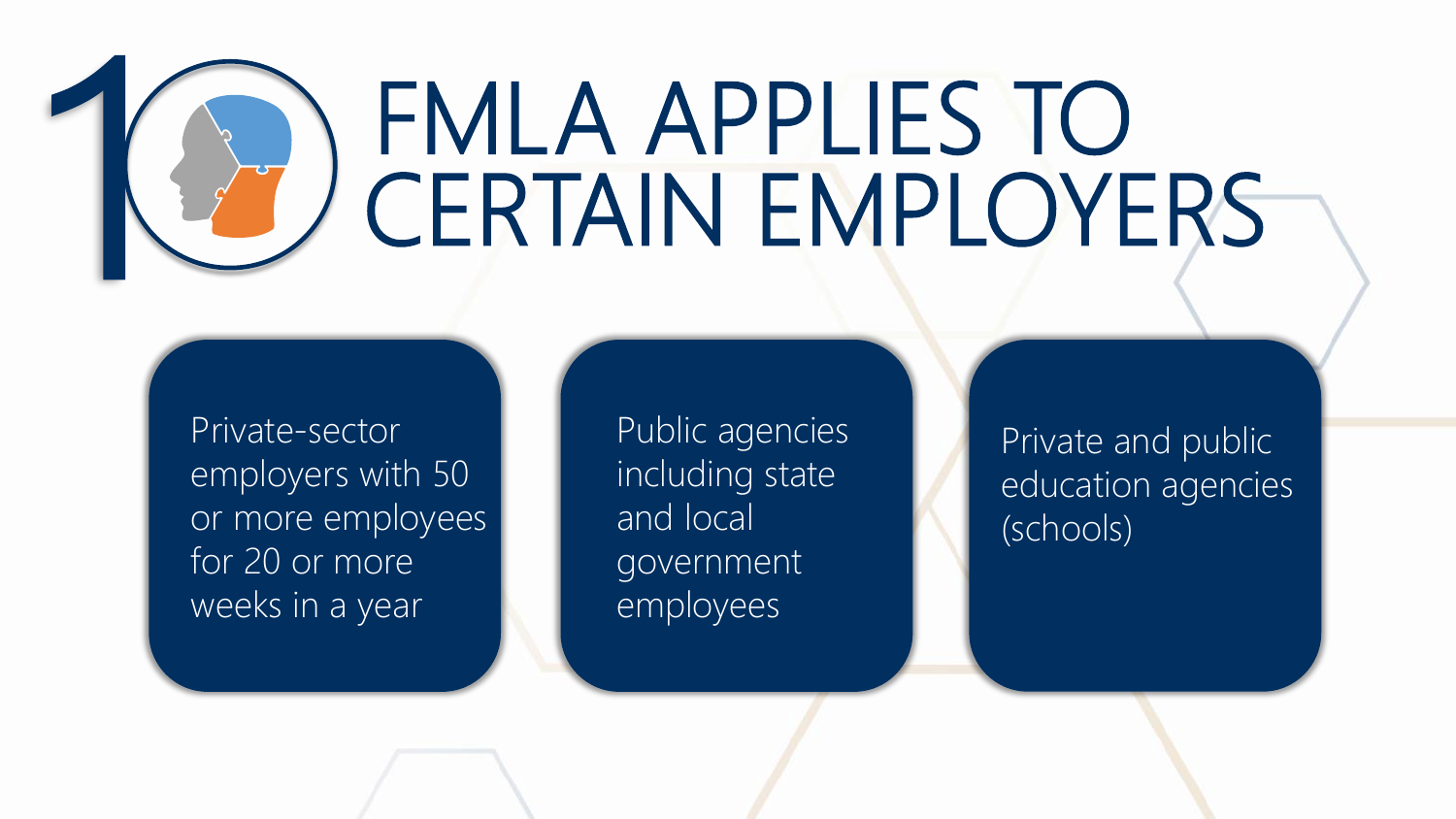



### Have worked at least 1,250 hours over the previous 12 months before leave is to begin

### Have worked for the employer for at least 12 months (need not be consecutive)





Work at a location with at least 50 **compan yemployee** Within 75 **s** miles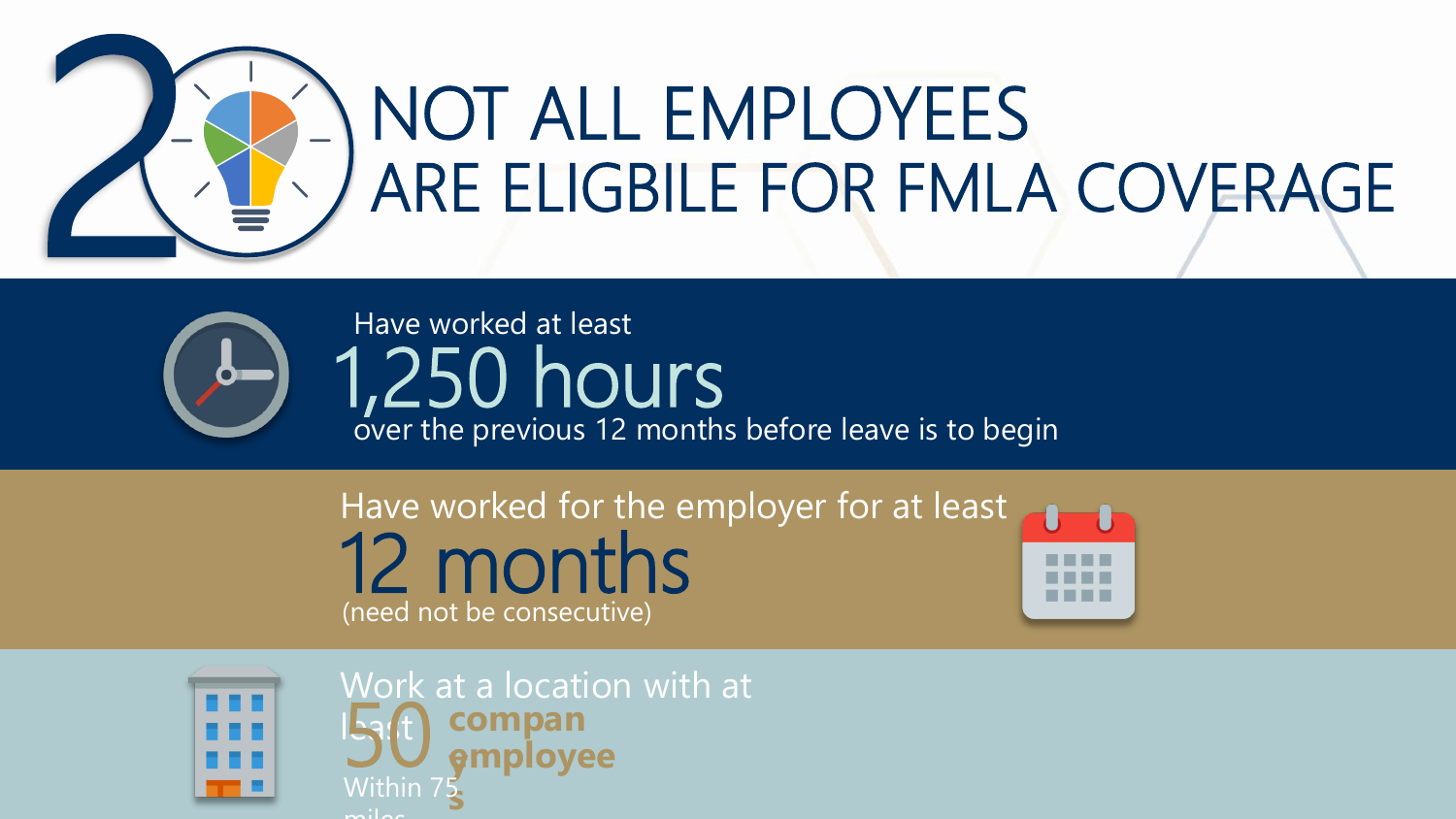

### FMLA COVERAGE HAS CERTAIN GUARANTEES



Up to 12 weeks of **unpaid job-protected** leave in a 12month period for certain family and medical reasons



Special family military leave entitlements for eligible employees



Maintenance of group health benefits while on leave



Employee can return to same or equivalent position at end of leave (with some exceptions)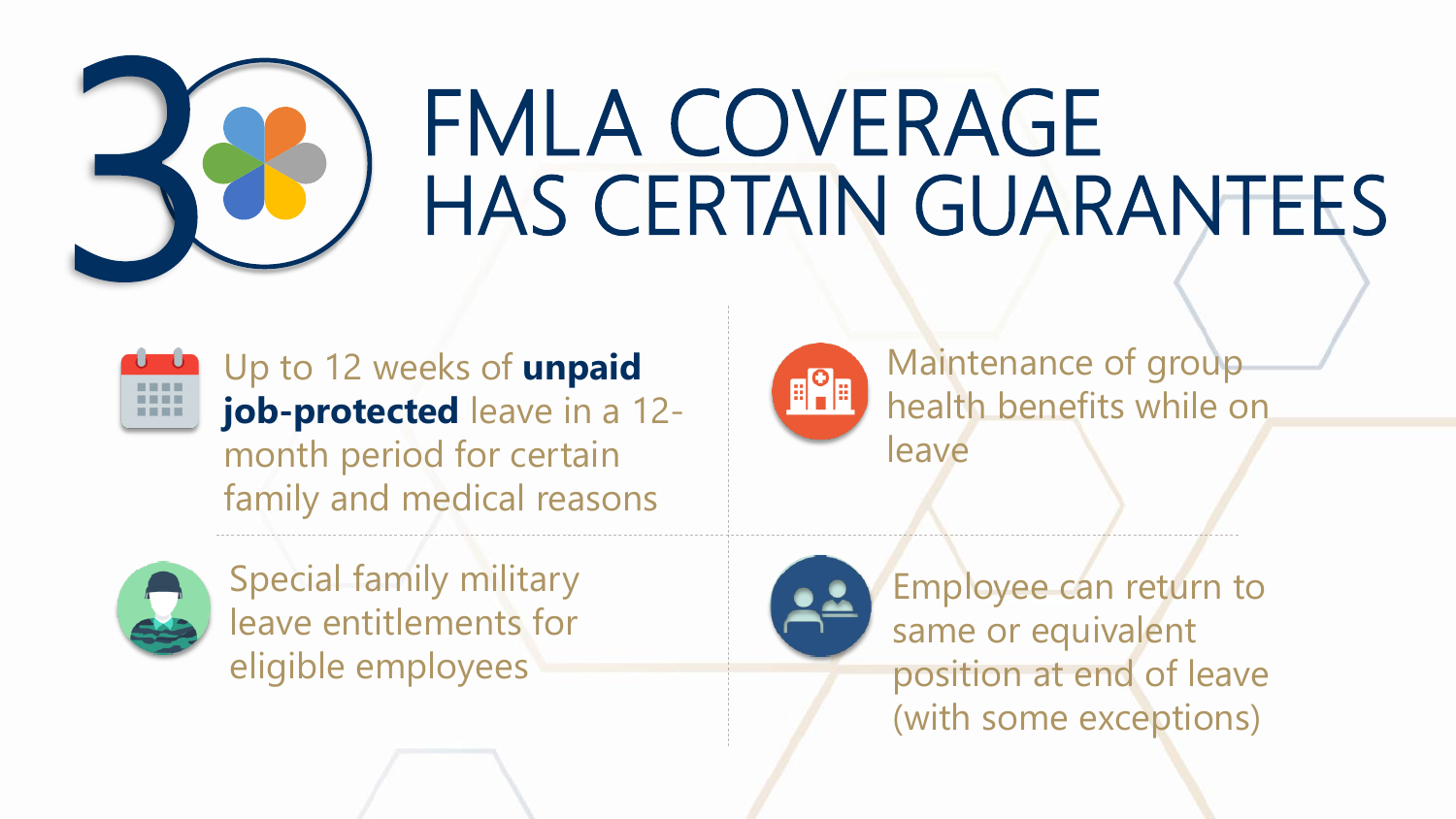

### FMLA HAS CERTAIN QUALIFYING REASONS

Employees **do not** need to specifically mention "FMLA" when seeking leave for an FMLAqualifying reason. An employee is eligible for FMLA if they have a qualifying reason.

#### FMLA QUALIFYING REASONS

Birth or placement of a child **Parents are entitled to FMLA leave for the birth or** placement of the child and/or to be with the healthy child after the birth or placement (bonding time)

> Employees may take FMLA leave before the actual birth, placement or adoption

Leave must be completed by the end of the 12-month period beginning on the date of the birth or placement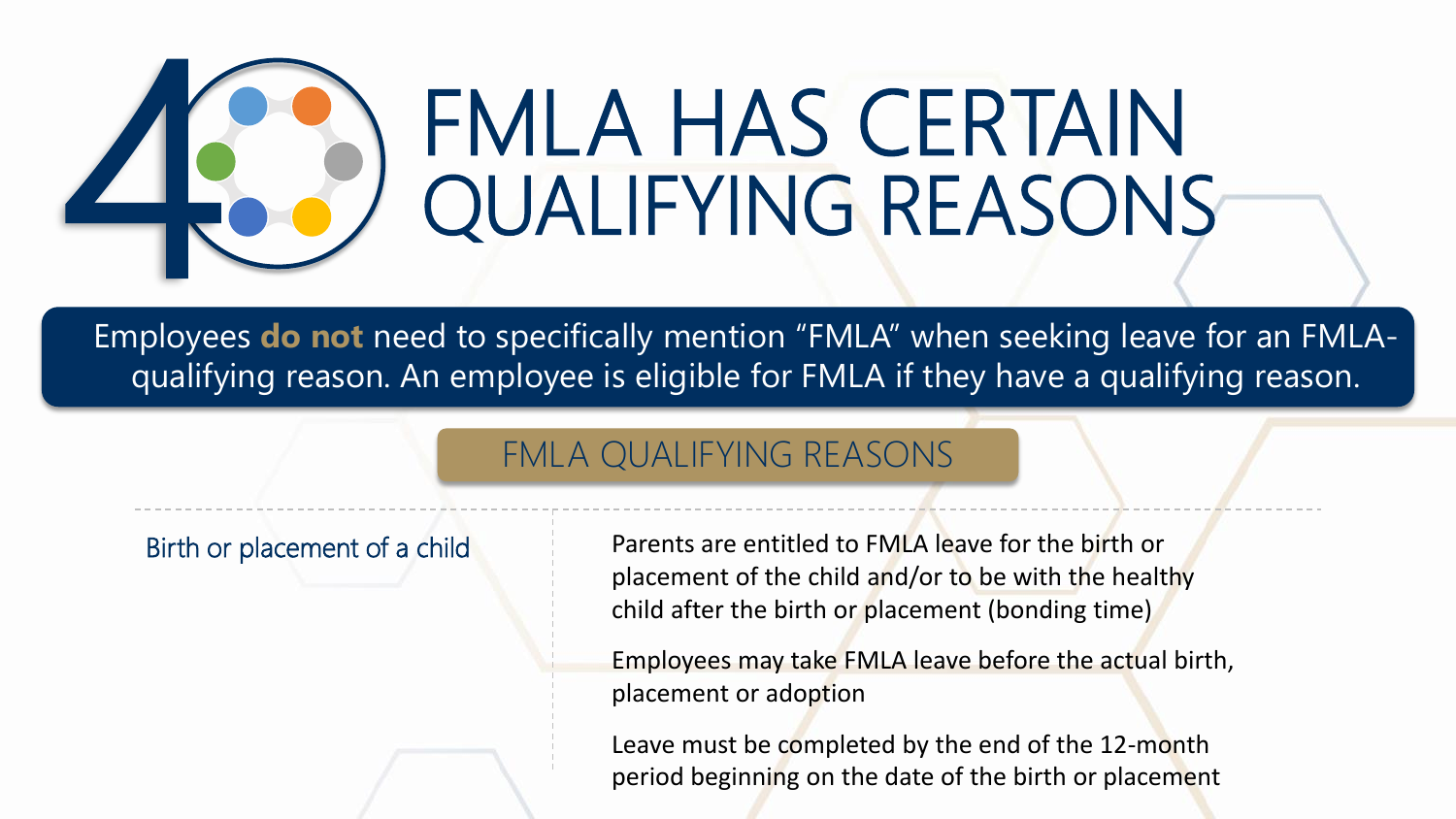

#### FMLA QUALIFYING REASONS

Serious health condition that makes the employee unable to perform the functions of his or her job

An employee is "unable to perform the functions of the position" where the health care provider finds that the employee is unable to work at all or is unable to perform any one of the essential functions of the employee's position.

Caring for spouse, son, daughter or parent with a serious health condition

An employee must be needed to provide care for his or her spouse, son, daughter, or parent because of the family member's serious health condition in order for the employee to take FMLA leave.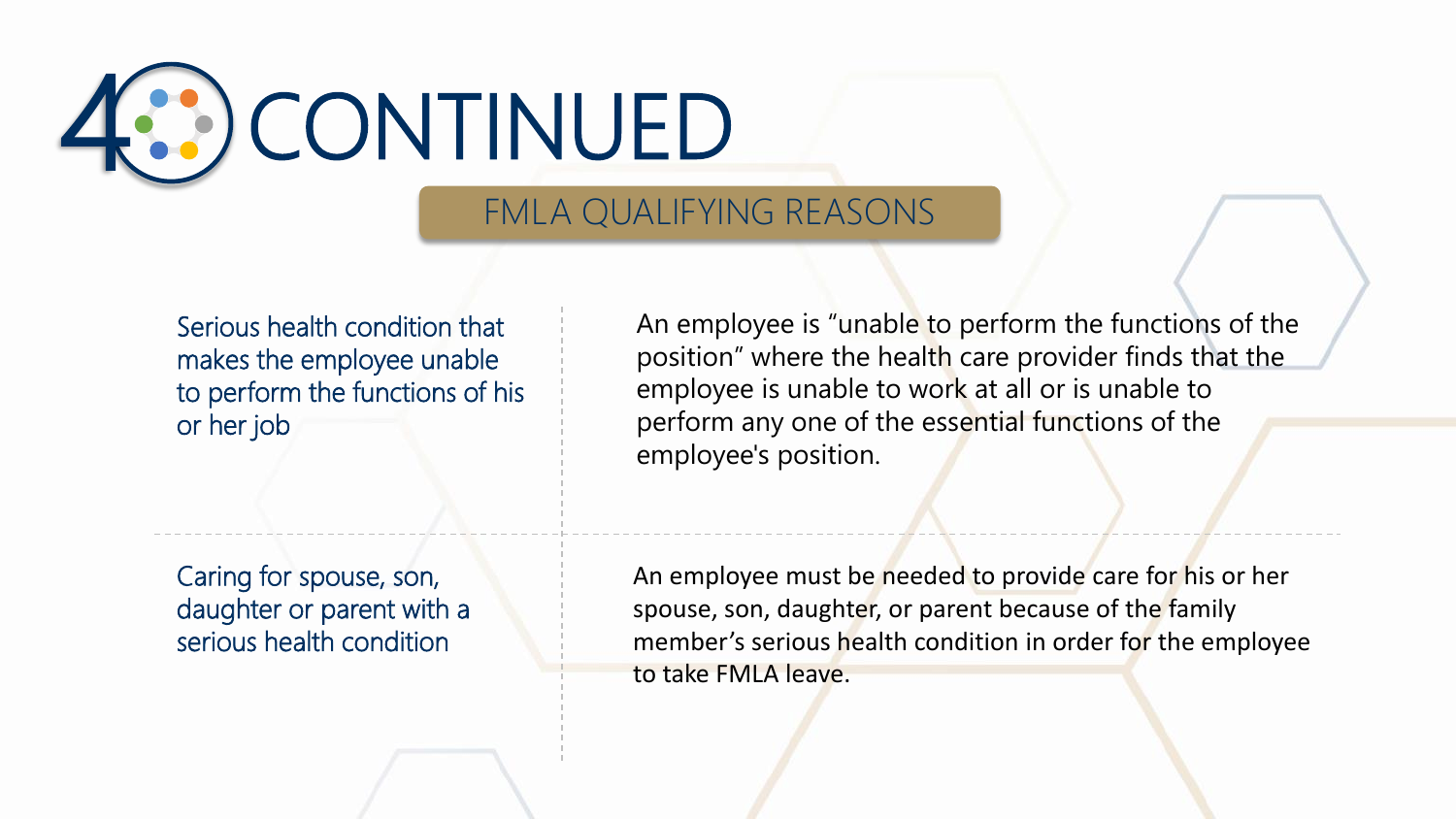

#### FMLA QUALIFYING REASONS

Any qualifying exigency arising out of the fact that the employee's spouse, son, daughter, or parent is a military member on covered active duty

**To care for a covered service member with a serious injury/illness if the employee is the spouse, son, daughter, parent, or next of kin of the service member**

Any qualifying exigency arising out of the fact that the employee's spouse, son, daughter, or parent is a military member on covered active duty. Including:

- Child care arrangements
- Taking leave to spend time with a military member on Rest and Recuperation
- Making financial or legal arrangements to address a covered military member's absence
- $\blacksquare$  Etc.

Eligible family members of both current service members and certain veterans are entitled to military caregiver leave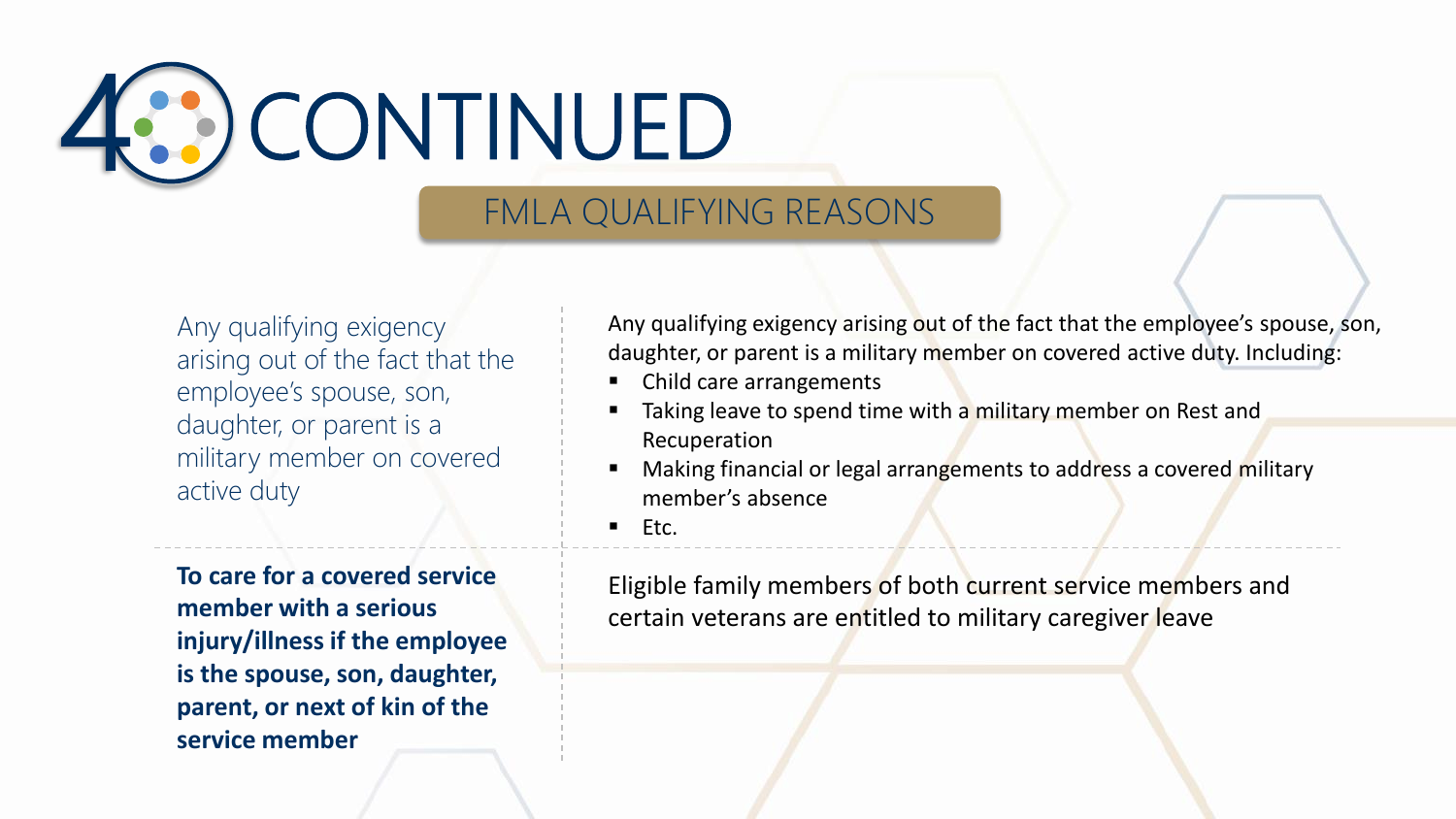### EMPLOYERS AND EMPLOYEES HAVE FMLA RESPONSIBILITES

**Covered employers must adhere to specific guidelines to remain compliant.**

5

**Employees must follow FMLA and employer guidelines when utilizing FMLA.**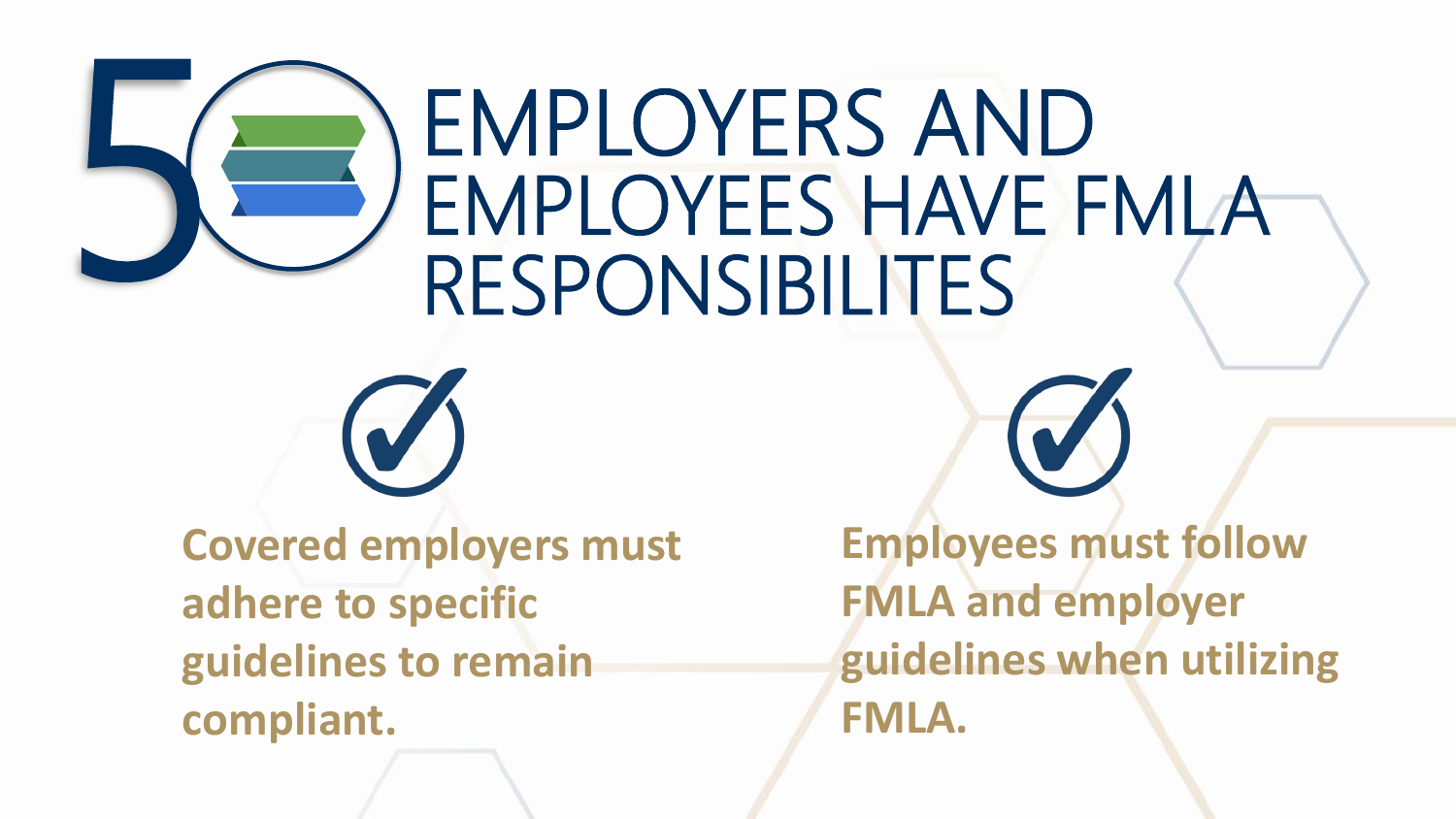### **EMPLOYER RESPONSIBILITIES**





 $\overline{\mathbf{P}}$ 

Inform employees of their FMLA rights



Properly record FMLA leaves



Inform employee of qualifying leave status

**DO'S** ! **DON'TS**



Hinder employees' FMLA rights



Retaliate or discriminate for use of FMLA rights



Contact the employees' healthcare provider

Force the employee to work while on leave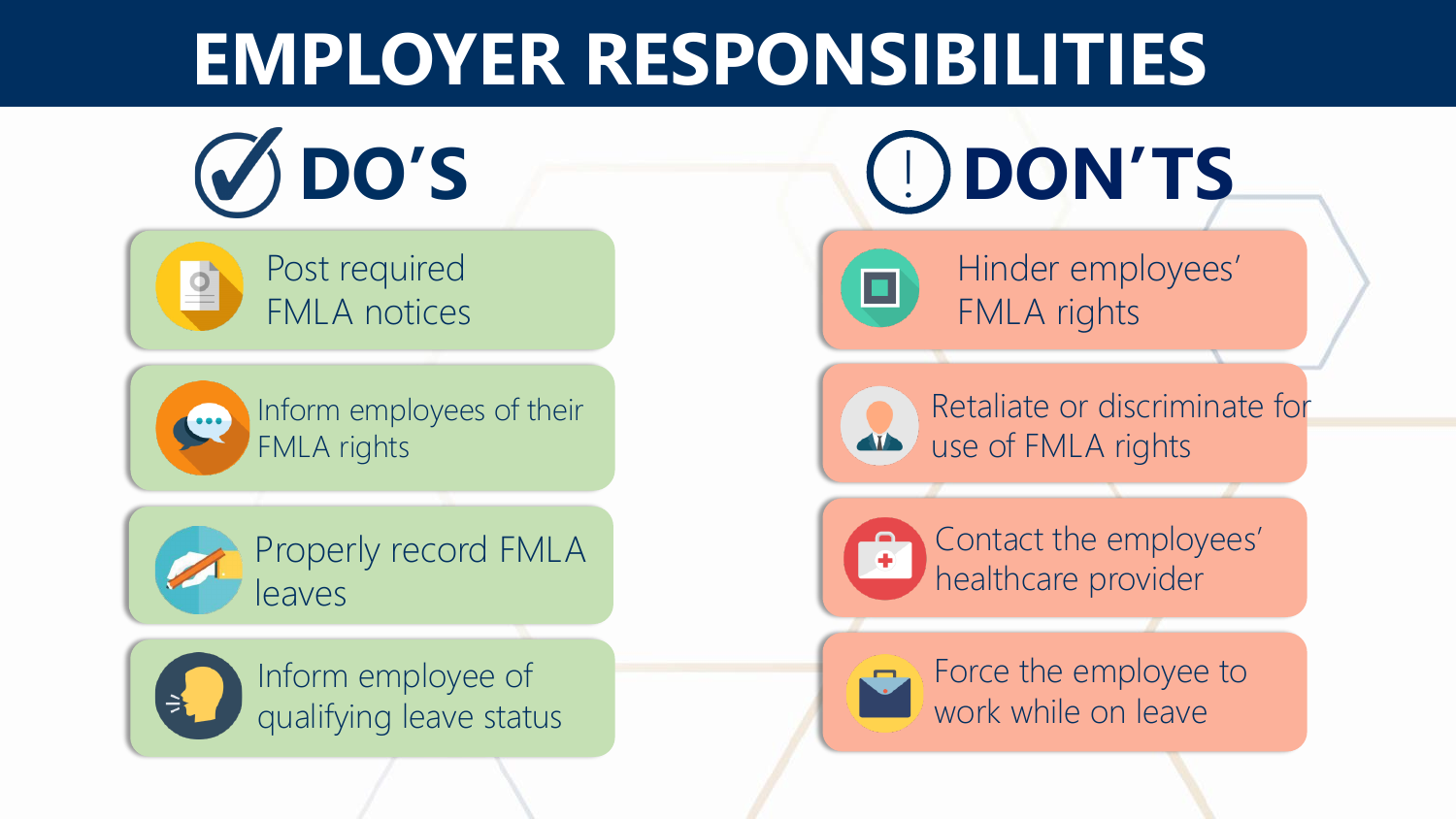### **SUPERVISOR RESPONSIBILITIES**

### **RECOGNIZE**

Be able to identify when a circumstance may qualify for FMLA.

### **RESPOND**

Inform the employee that their circumstance could qualify for FMLA.



 $\mathbf{B}$ 

### Alert HR that your employee's circumstance may qualify for FMLA. COMMUNICATE Inform HR when an

employee is absent for more than 4 days.

!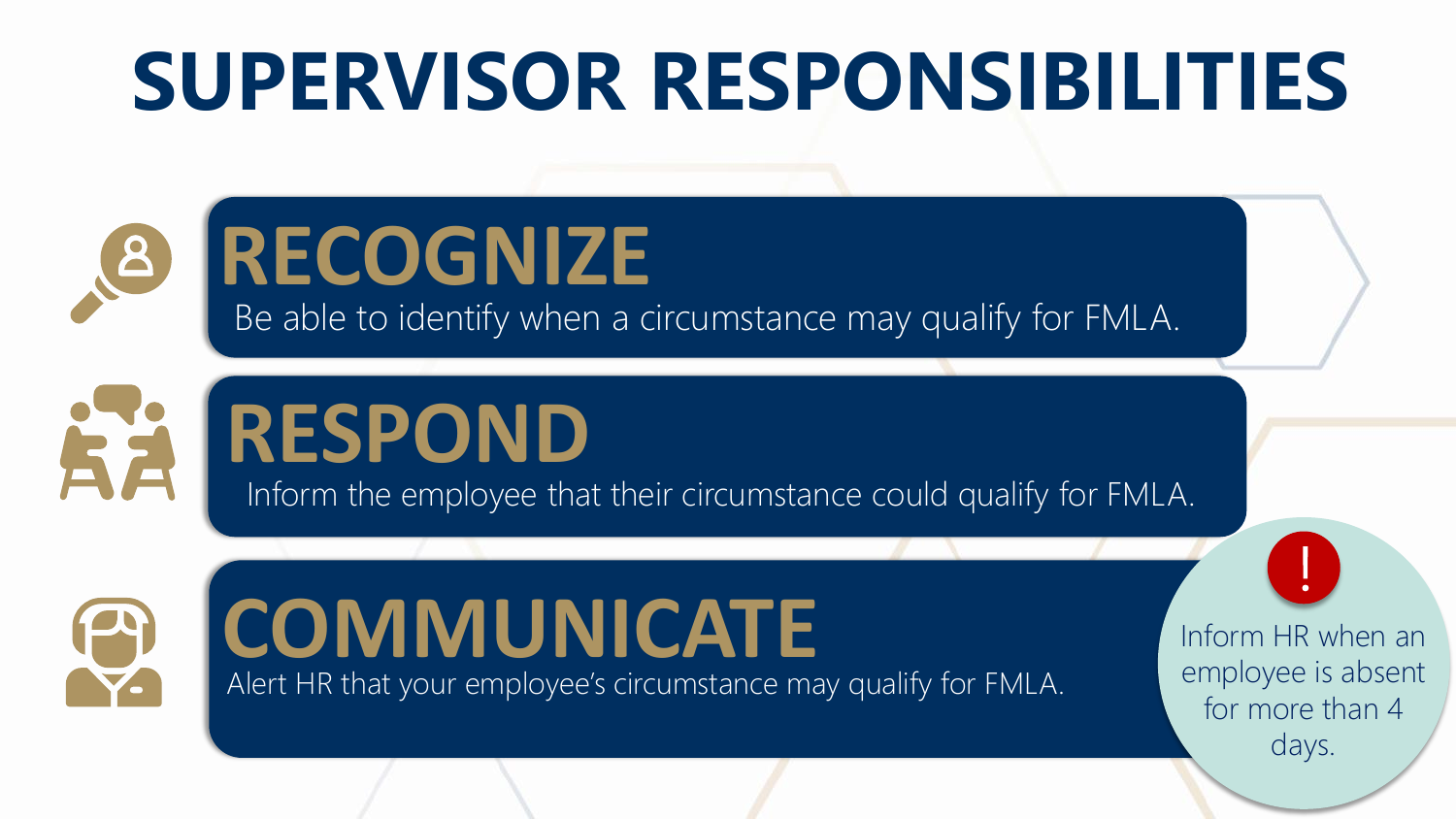### **EMPLOYEE RESPONSIBLITIES**

- **Example 20 Figure 1 and transformally notice of the need for leave 4 Figure 3.1 Figure 1.1 Figure 3.1 Figure 3.1 Figure 3.1 Figure 3.1 Figure 3.1 Figure 3.1 Figure 3.1 Figure 3.1 Figure 3.1 Figure 3.1 Figure 3.1 Figure 3.**
- **Consult with employer regarding scheduling of planned medical treatment**
- **<b>EXPROVIDE CERTY CONTERGIST CONTERER Provide certification to support the need for leave**
- **Provide periodic status reports – typically every 2 weeks**
- **When requested, provide fitness-for-duty certification prior to returning to work**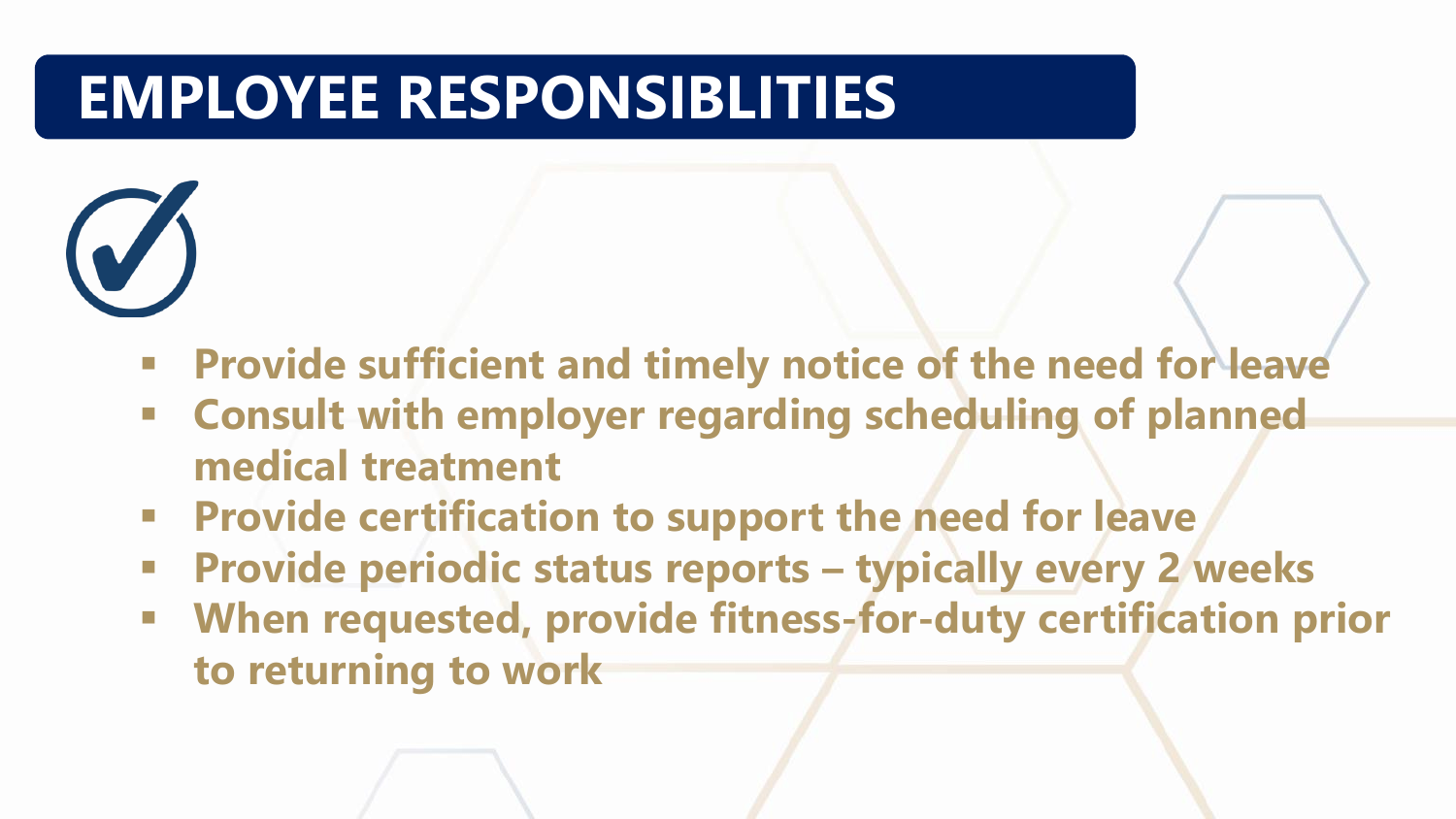### **HIPAA**

### **Health Insurance Portability & Accountability Act of 1996**

The Health Insurance Portability and Accountability Act of 1996 (HIPAA) is a federal law that required the creation of national standards to protect sensitive patient health information from being disclosed without the patient's consent or knowledge.

The US Department of Health and Human Services (HHS) issued the HIPAA Privacy Rule to implement the requirements of HIPAA. The HIPAA Security Rule protects a subset of information covered by the Privacy Rule.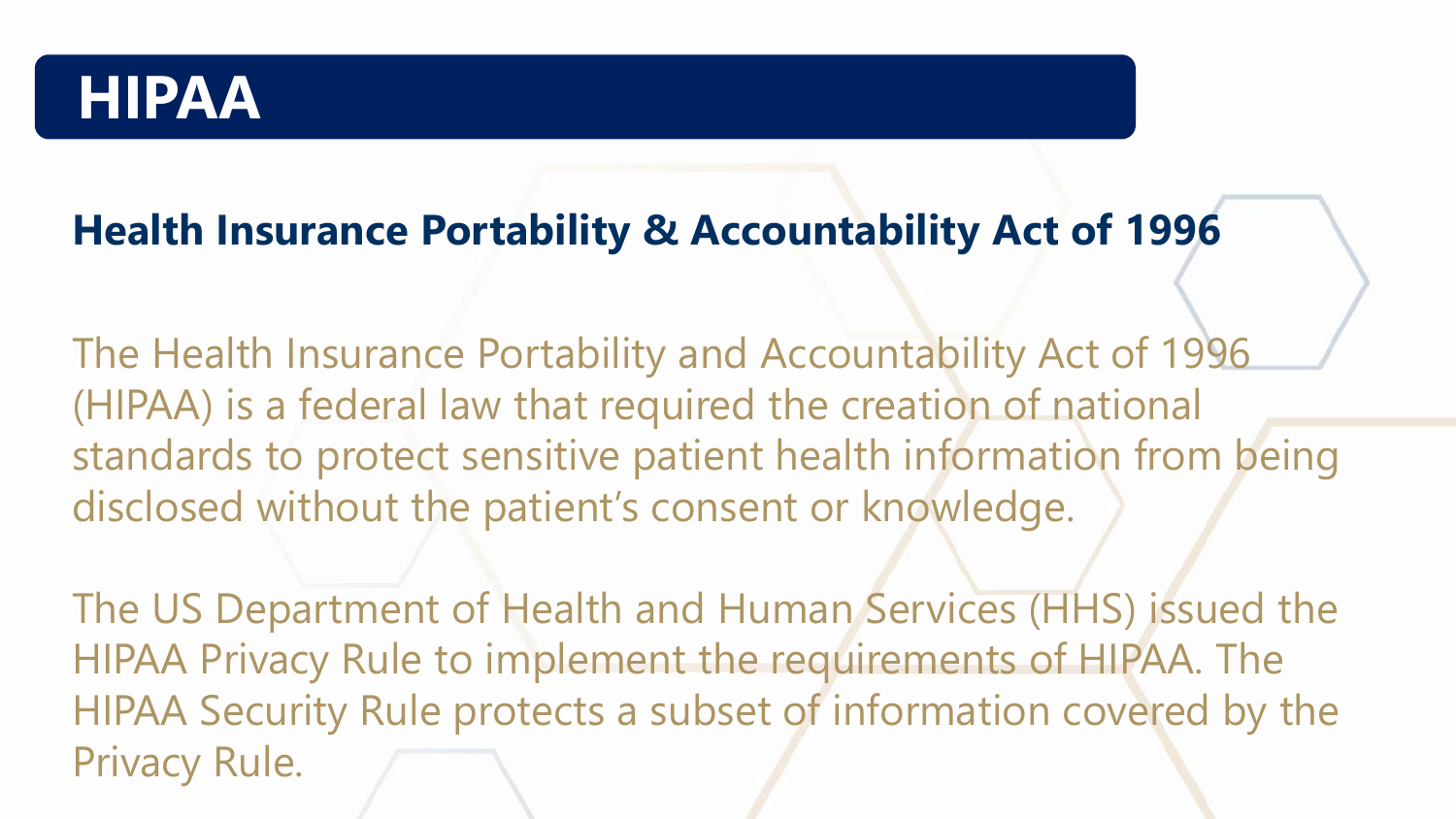## What is **HIPAA Compliance?**

**HIPAA compliance** is adherence to the physical, administrative, and technical safeguards outlined in HIPAA, which covered entities and business associates must uphold to protect the integrity of Protected Health Information (PHI).

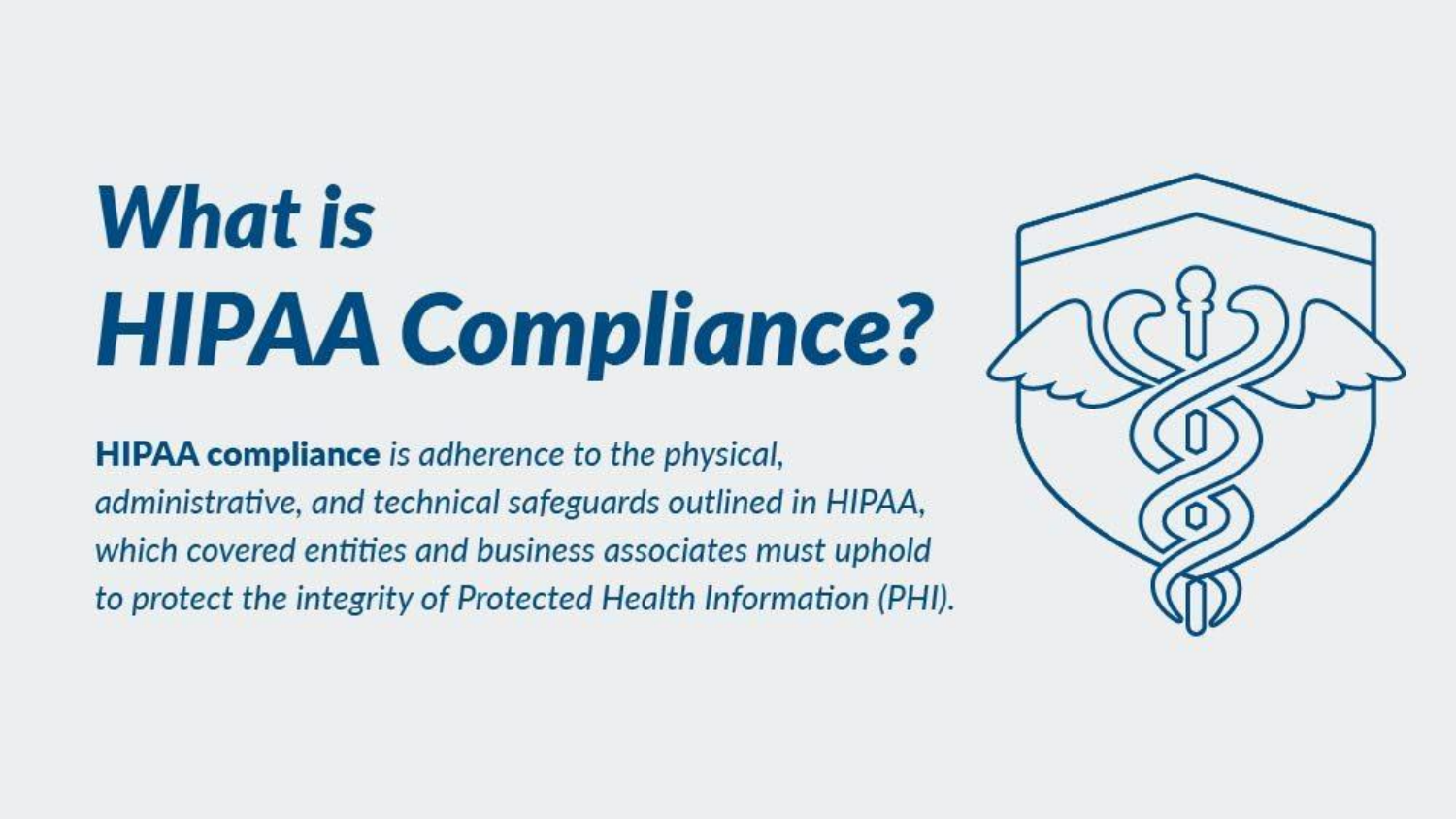#### **HIPAA HIPAA KEY TAKEAWAYS**



**Employers may ask for a doctor's note or other health information if they need the information for sick leave, workers' compensation, wellness programs or health insurance**



**Employer may not contact your health care provider directly**



**Generally the Privacy Rule applies to the disclosures made by your health care provider, not the questions your employer may ask.** 



**Privacy Rule does not apply to your employment records.**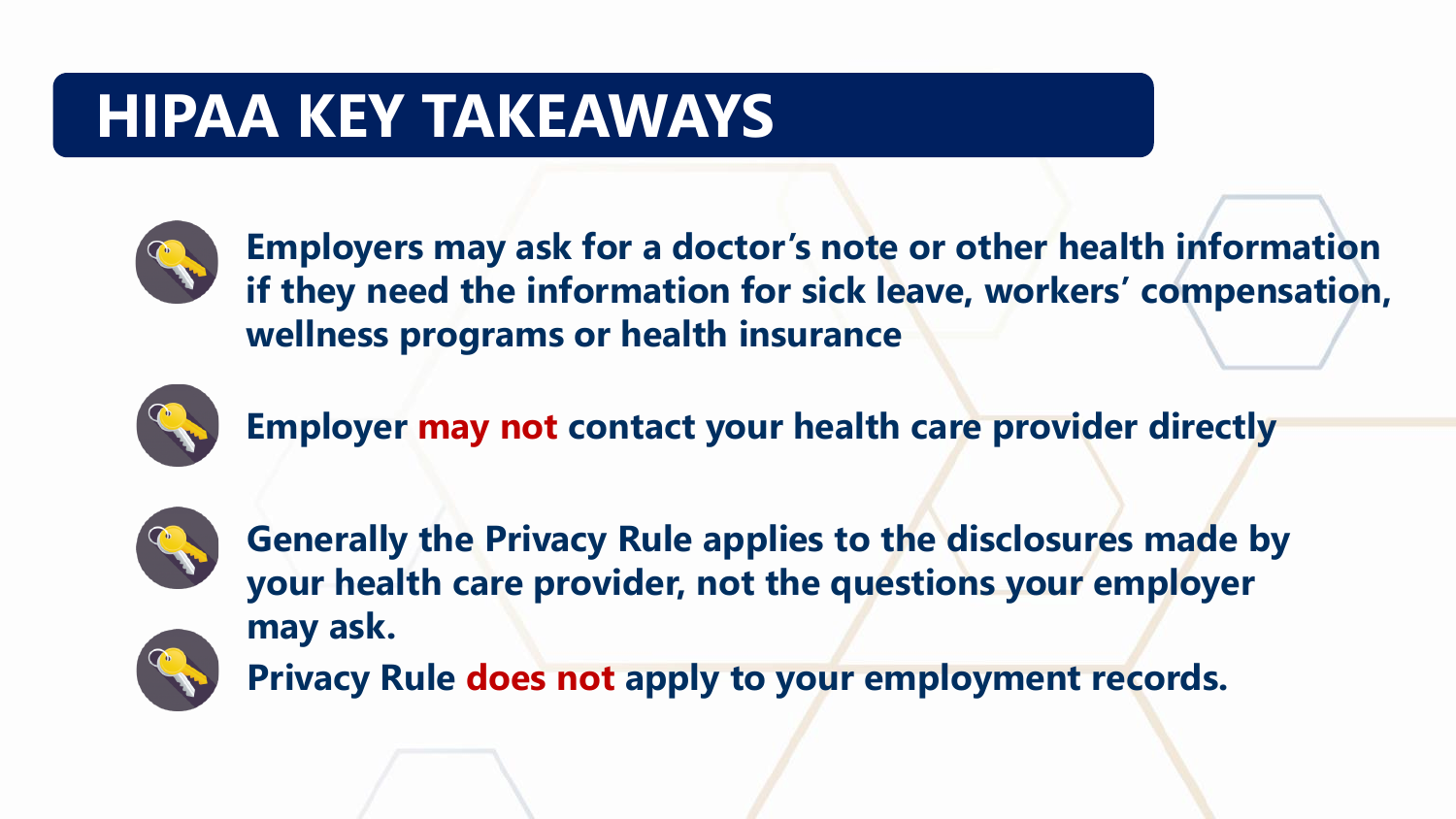

### **Direct all Inquiries for FMLA to HR**

*Help us manage FMLA for our employees. This includes all positions, both faculty and staff.*

**QUESTIONS?**

■Melanie Webb, Benefits Specialist [mwebb@oru.edu](mailto:mwebb@oru.edu)

**Briana Clarke, HR Manager & Talent Specialist** 

[brclarke@oru.edu](mailto:brclarke@oru.edu)

**Danny Sexton, HR Specialist & Title IX Coordinator** 

[dsexton@oru.edu](mailto:dsexton@oru.edu)

Presentation available online at Em[ployee HUB /HR / Employee Resources Employee](https://oru.edu/human-resources/employee-resources/employee-information.php) Information